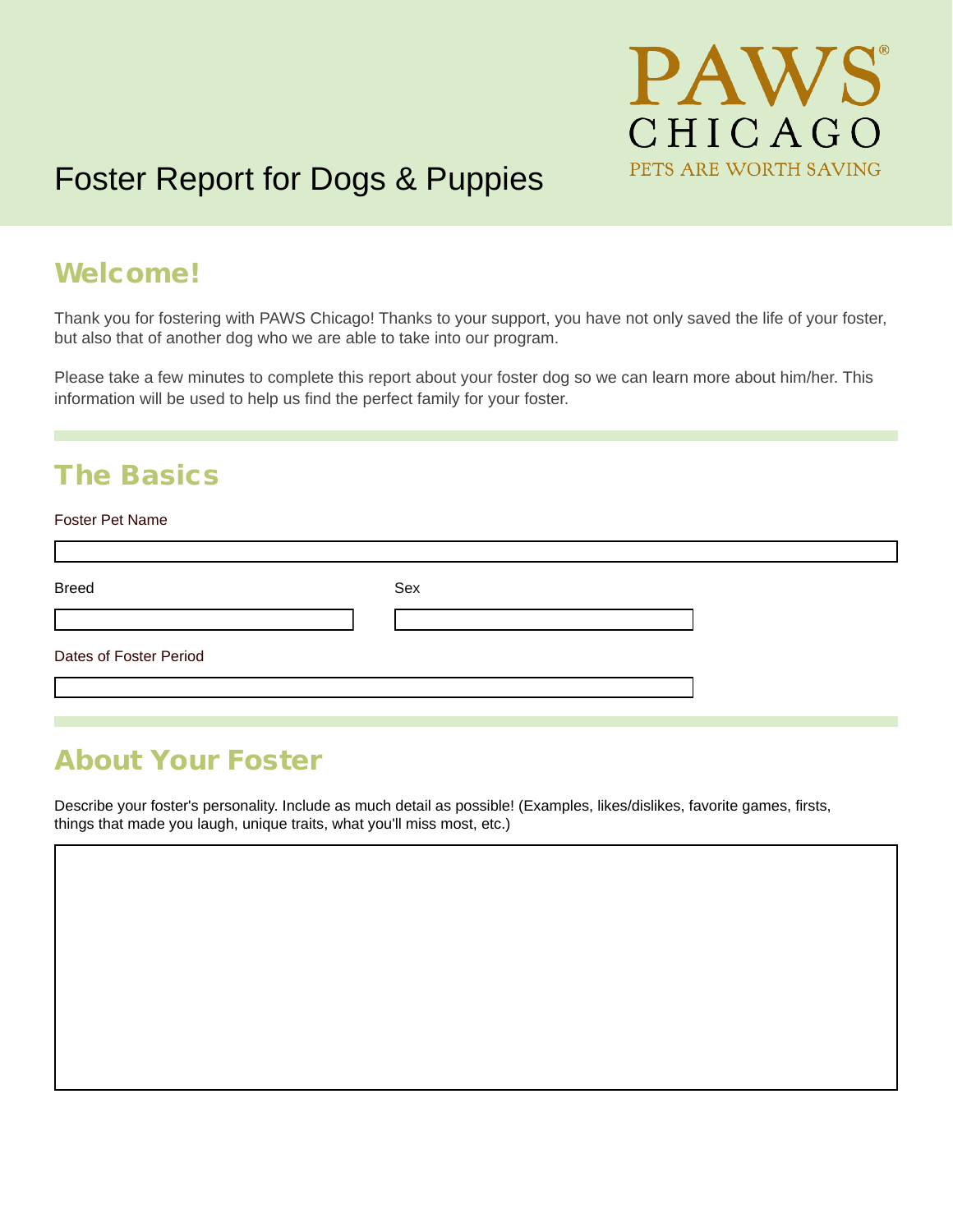How would you describe your foster's behavior around children (i.e. aggressive, playful, tolerant, etc.)? Were you ever concerned about your foster's behavior or interactions with anyone? Did you notice any issues with food, toys or objects during normal interaction?

| What types of animals did your foster get along with?           |                              |                                                                                                                        |
|-----------------------------------------------------------------|------------------------------|------------------------------------------------------------------------------------------------------------------------|
| Dogs (male)                                                     | Dogs (female)                | Cats                                                                                                                   |
| <b>Birds</b>                                                    | Guinea Pigs/Rabbits/Hamsters | N/A                                                                                                                    |
|                                                                 |                              |                                                                                                                        |
| Other                                                           |                              |                                                                                                                        |
| What types of animals did your foster NOT get along with?       |                              |                                                                                                                        |
| Dogs (male)                                                     | Dogs (female)                | Cats                                                                                                                   |
| <b>Birds</b>                                                    | Guinea Pigs/Rabbits/Hamsters | N/A                                                                                                                    |
| Other                                                           |                              |                                                                                                                        |
| please provide as much detail as possible.                      |                              | Was your foster dog ever aggressive? If so, under what circumstance? Did he/she bite anyone or another animal? If yes, |
|                                                                 |                              |                                                                                                                        |
| Describe the aggressive behavior.                               |                              |                                                                                                                        |
| Growled/Hissed<br>Snarled                                       | Bit or nipped                | Lunged                                                                                                                 |
| Scratched<br>Snapped                                            |                              |                                                                                                                        |
| Other                                                           |                              |                                                                                                                        |
| Please describe any training that you did with your foster dog. |                              |                                                                                                                        |
|                                                                 |                              |                                                                                                                        |
| Does your foster dog know any tricks?                           |                              |                                                                                                                        |
|                                                                 |                              |                                                                                                                        |
| What commands did your foster respond to?                       |                              |                                                                                                                        |
| Sit<br>Down<br>Stay                                             | Heel<br>Come                 |                                                                                                                        |
| Other                                                           |                              |                                                                                                                        |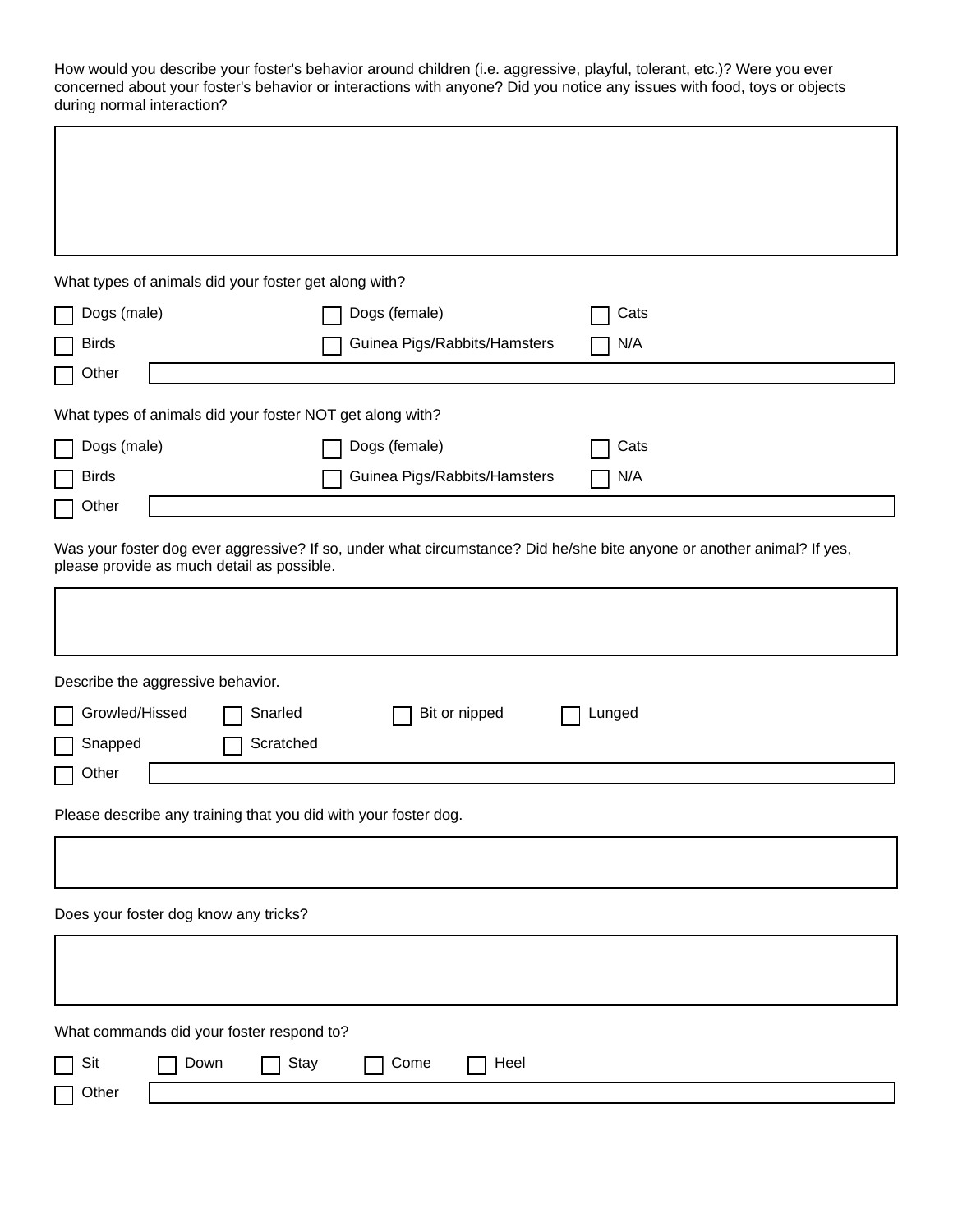| Is your foster dog housebroken?              |                                                  |                 |              |  |
|----------------------------------------------|--------------------------------------------------|-----------------|--------------|--|
| No<br>Yes                                    |                                                  |                 |              |  |
|                                              | How often did he/she have accidents in the home? |                 |              |  |
| How did your foster react to being crated?   |                                                  |                 |              |  |
| Quiet and slept                              | Barked/Meowed                                    | Tried to escape | Whined       |  |
| Urinated in the crate                        | N/A                                              | Other           |              |  |
|                                              |                                                  |                 |              |  |
| Does your foster have any bad habits?        |                                                  |                 |              |  |
|                                              |                                                  |                 |              |  |
|                                              |                                                  |                 |              |  |
| Was your foster comfortable riding in a car? |                                                  |                 |              |  |
|                                              |                                                  |                 |              |  |
| Check all that describe your foster:         |                                                  |                 |              |  |
| Calm                                         | Gentle                                           | Rough           | Obedient     |  |
| Fearful                                      | Active                                           | Hyperactive     | Attentive    |  |
| Playful                                      | Timid                                            | Distracted      | Affectionate |  |
| Uncontrollable                               | Dependent/Needy                                  | Independent     | Submissive   |  |
| Nervous                                      | Stubborn                                         | Dominant/Bossy  |              |  |
| Other                                        |                                                  |                 |              |  |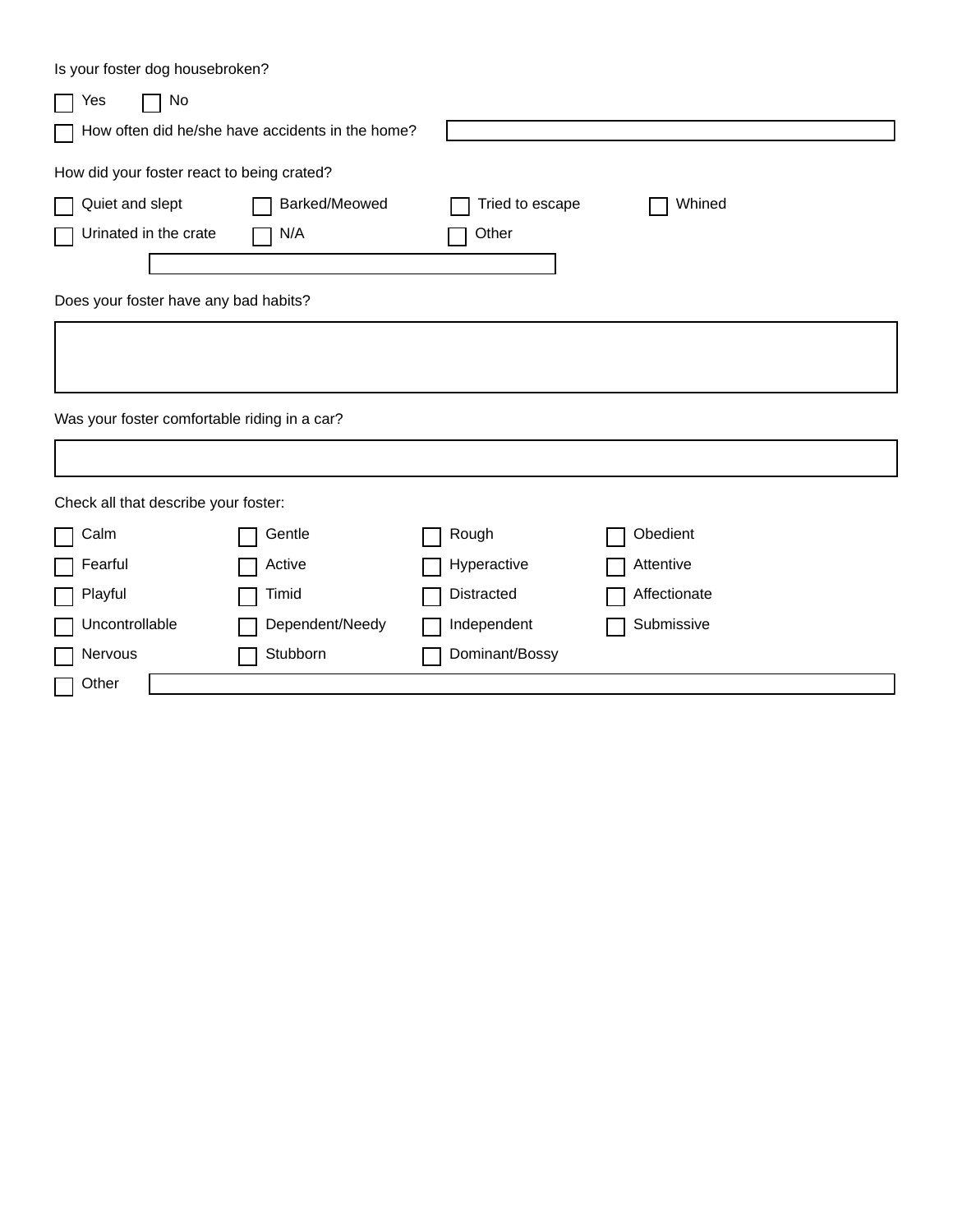### About Your Household

Describe the types of people in your foster household (check all that apply):

Adult Men **Reserve Adult Women Reserve Seniors** 

 $\mathsf{I}$ 

Children under 18 (include ages)

How would you describe your household (i.e. active, quiet, lots of visitors, etc.)?

What was your foster being fed? How often was he/she fed and what quantity?

How many hours was your foster pet left alone each day?

Where was your foster kept at night or when no one was home (i.e. run of the house, crate, outside, another room, etc.)?

| How did your foster respond to being left alone?          |                  |                                                                                                                    |
|-----------------------------------------------------------|------------------|--------------------------------------------------------------------------------------------------------------------|
| No problems                                               | Barked or howled | Digging behavior                                                                                                   |
| Chewing behavior                                          | Soiled the house | Raided the garbage                                                                                                 |
| Escaped or ran away                                       |                  |                                                                                                                    |
| Other (please describe)                                   |                  |                                                                                                                    |
| How much time did your foster dog spend outside each day? |                  |                                                                                                                    |
|                                                           |                  |                                                                                                                    |
| Did your foster pet escape from your yard or home?        |                  |                                                                                                                    |
| No.<br>Yes                                                |                  |                                                                                                                    |
| If yes, how did he/she escape?                            |                  |                                                                                                                    |
|                                                           |                  |                                                                                                                    |
| along?                                                    |                  | Did your foster have an animal companion while in your home? If yes, what kind of animal and how well did they get |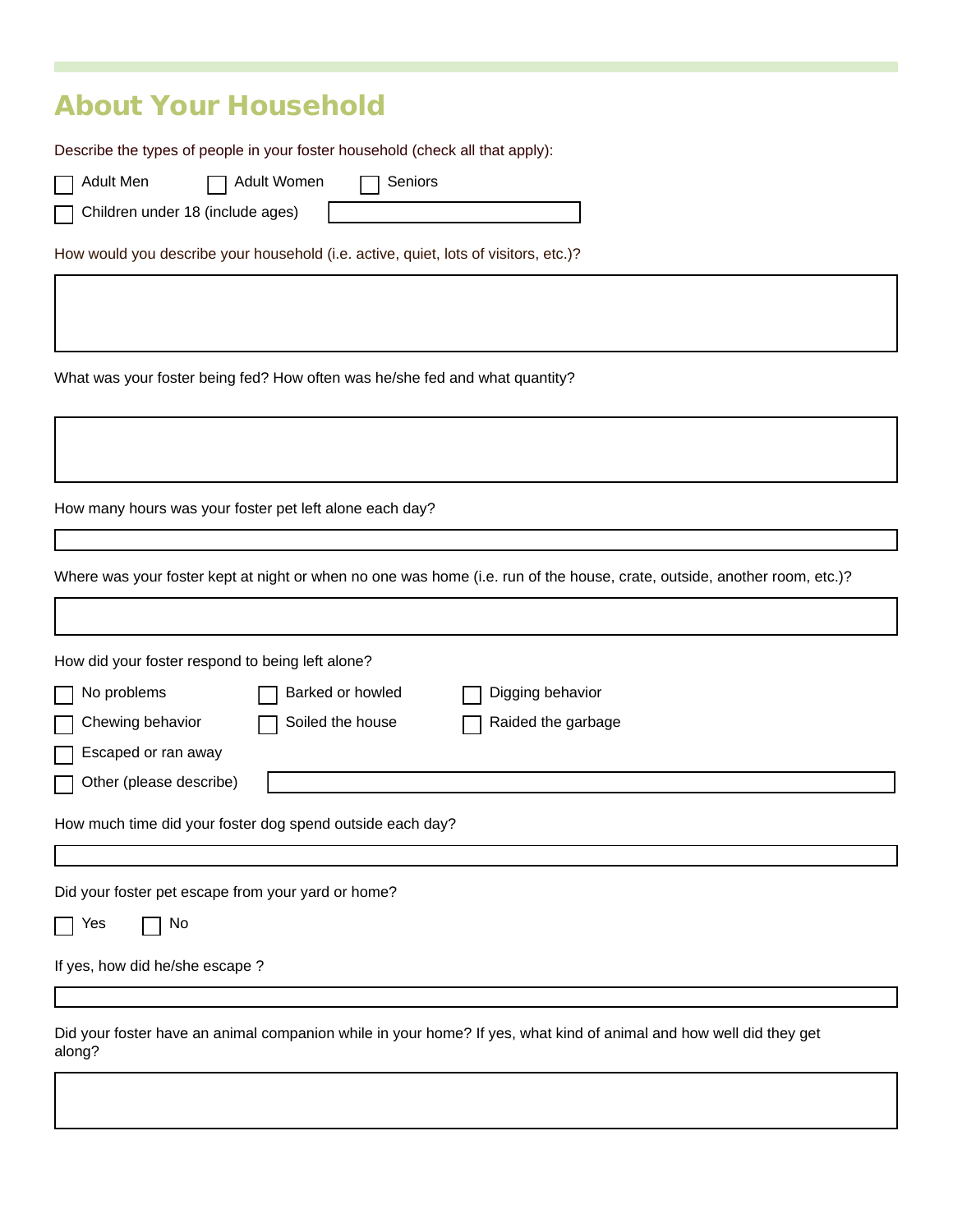## Socialization Checklist

Help us get to know how your foster responds to various stimuli. For each category below, rate your foster pet based on his/her reactions using the following numbers. Please note, if there is over-arousal behavior with your foster dog, please contact the PAWS Chicago foster team.

#### **Score**:

- **1: Over-Arousal**: Growl, nip, bark, scratch, lunge or struggle
- **2: Avoid**: Struggle, hide, try to escape, won't approach or hesitant to approach
- **3: Freeze**: Holds still, non-exploratory, moving slowly or acting sleepy when they shouldn't be tired
- **4: Calm/Relaxed**: Explores the object or environment, playful
- **0: N/A or unknown response**

#### **Handling**

|                                                                      | 1: Over Arousal                               | 2: Avoid                                    | 3: Freeze | 4: Calm/<br>Relaxed | 0: N/A or<br>Unknown<br>Response |
|----------------------------------------------------------------------|-----------------------------------------------|---------------------------------------------|-----------|---------------------|----------------------------------|
| Touch ears                                                           | $\left( \begin{array}{c} \end{array} \right)$ | ( `                                         | $($ )     | ( )                 |                                  |
| Touch mouth                                                          | $\left( \begin{array}{c} \end{array} \right)$ |                                             |           |                     |                                  |
| Touch nose                                                           |                                               |                                             |           |                     |                                  |
| Squeezing the paws                                                   | ( )                                           | $\overline{\phantom{a}}$                    | (  )      |                     |                                  |
| Wiping body with a towel                                             |                                               | $\left(\begin{array}{c} \end{array}\right)$ |           |                     |                                  |
| Cradling pet in your arms on<br>its back / touching all over<br>body |                                               | $\overline{\phantom{a}}$                    |           |                     |                                  |
| Holding pet in your lap                                              |                                               | $\overline{\phantom{0}}$                    |           |                     |                                  |
| Holding pet on its back while<br>giving a belly rub                  |                                               |                                             |           |                     |                                  |
| Hugging pet                                                          |                                               |                                             |           |                     |                                  |
| Touching collar                                                      |                                               |                                             |           |                     |                                  |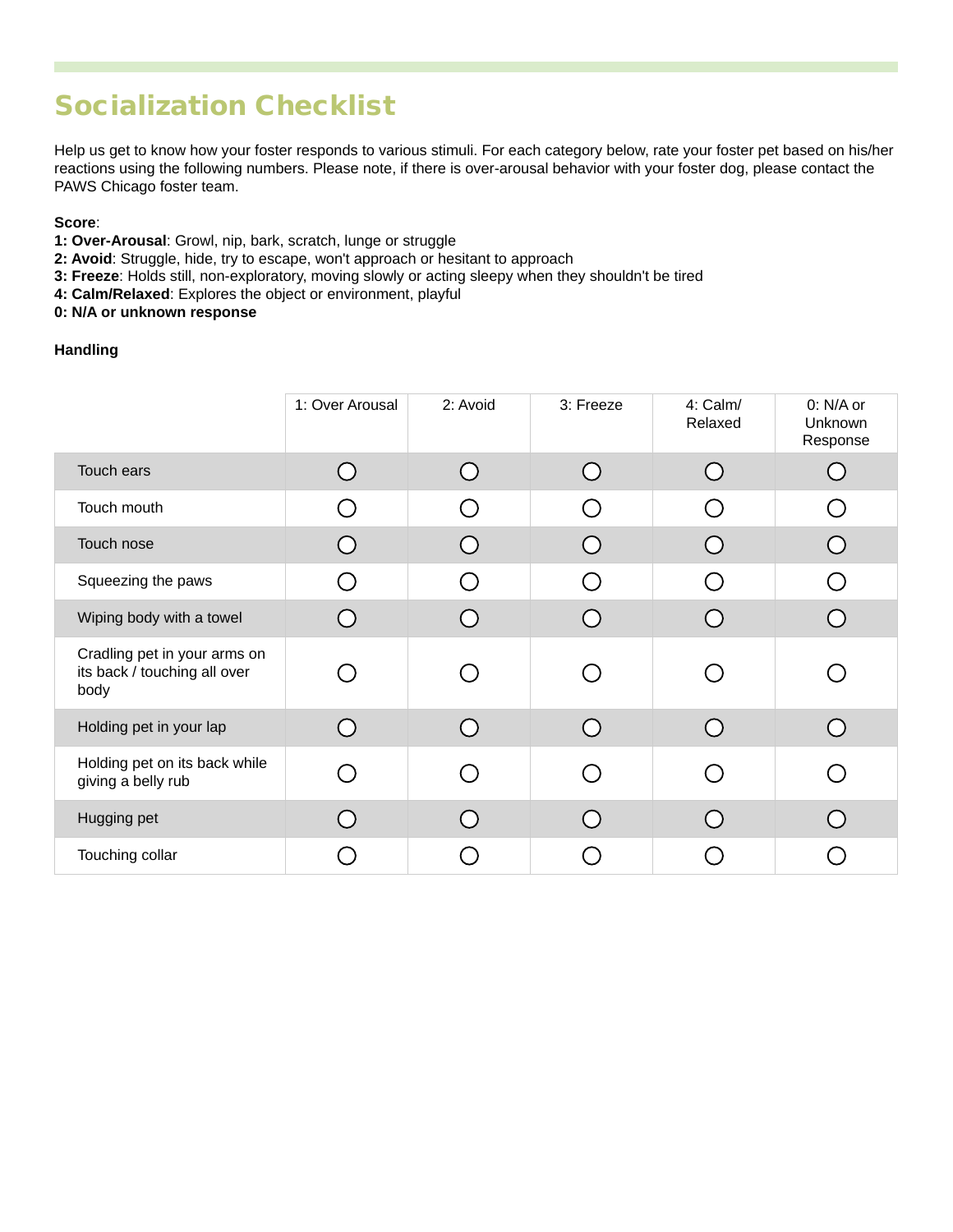#### **Unfamiliar People**

|                                                 | 1: Over Arousal                               | 2: Avoid                                      | 3: Freeze                                     | 4: Calm/<br>Relaxed                             | 0: N/A or<br>Unknown<br>Response                            |
|-------------------------------------------------|-----------------------------------------------|-----------------------------------------------|-----------------------------------------------|-------------------------------------------------|-------------------------------------------------------------|
| Women                                           | O                                             | $\bigcirc$                                    | ◯                                             | ( )                                             | $\left(\begin{array}{c} 1 \end{array}\right)$               |
| Men                                             | ◯                                             | ⌒                                             | $\left(\begin{array}{c} \end{array}\right)$   |                                                 | $\left(\begin{array}{c} \end{array}\right)$                 |
| Men with deep voices                            |                                               |                                               | ( )                                           |                                                 |                                                             |
| Men with beards                                 | ∩                                             | ∩                                             | ⌒                                             | $\left( \begin{array}{c} \end{array} \right)$   | ◯                                                           |
| Elderly people                                  | $\left( \begin{array}{c} \end{array} \right)$ | $\left( \begin{array}{c} \end{array} \right)$ | ( )                                           |                                                 | $\left( \begin{array}{c} \end{array} \right)$               |
| People wearing hats/<br>helmets                 | ⌒                                             | ◯                                             | ⌒                                             | $\left( \begin{array}{c} 1 \end{array} \right)$ | $\left(\begin{smallmatrix} 1 \\ 1 \end{smallmatrix}\right)$ |
| People wearing hoodies                          | . .                                           |                                               | $\left( \begin{array}{c} \end{array} \right)$ |                                                 | $\left(\begin{array}{c} \end{array}\right)$                 |
| People wearing backpacks                        | ∩                                             | ( )                                           | ∩                                             | $\Box$                                          | ∩                                                           |
| People wearing sunglasses                       | Ω                                             | Ω                                             |                                               |                                                 |                                                             |
| People with canes, walking<br>sticks or walkers | ⌒                                             | ⌒                                             | ( )                                           |                                                 | ( )                                                         |
| Teenagers                                       |                                               |                                               |                                               |                                                 |                                                             |
| Children                                        | $\overline{\phantom{0}}$                      | ( )                                           | ◯                                             |                                                 |                                                             |
| Toddlers / Infants                              |                                               |                                               |                                               |                                                 |                                                             |

#### **Other Animals**

|              | 1: Over Arousal | 2: Avoid | 3: Freeze | 4: Calm/<br>Relaxed                         | 0: N/A or<br>Unknown<br>Response |
|--------------|-----------------|----------|-----------|---------------------------------------------|----------------------------------|
| Cats         |                 |          |           |                                             |                                  |
| Dogs         |                 |          |           | $\mathbf{r}$                                |                                  |
| <b>Birds</b> |                 |          |           |                                             |                                  |
| Squirrels    |                 |          |           | $\left(\begin{array}{c} \end{array}\right)$ |                                  |
| Other        |                 |          |           |                                             |                                  |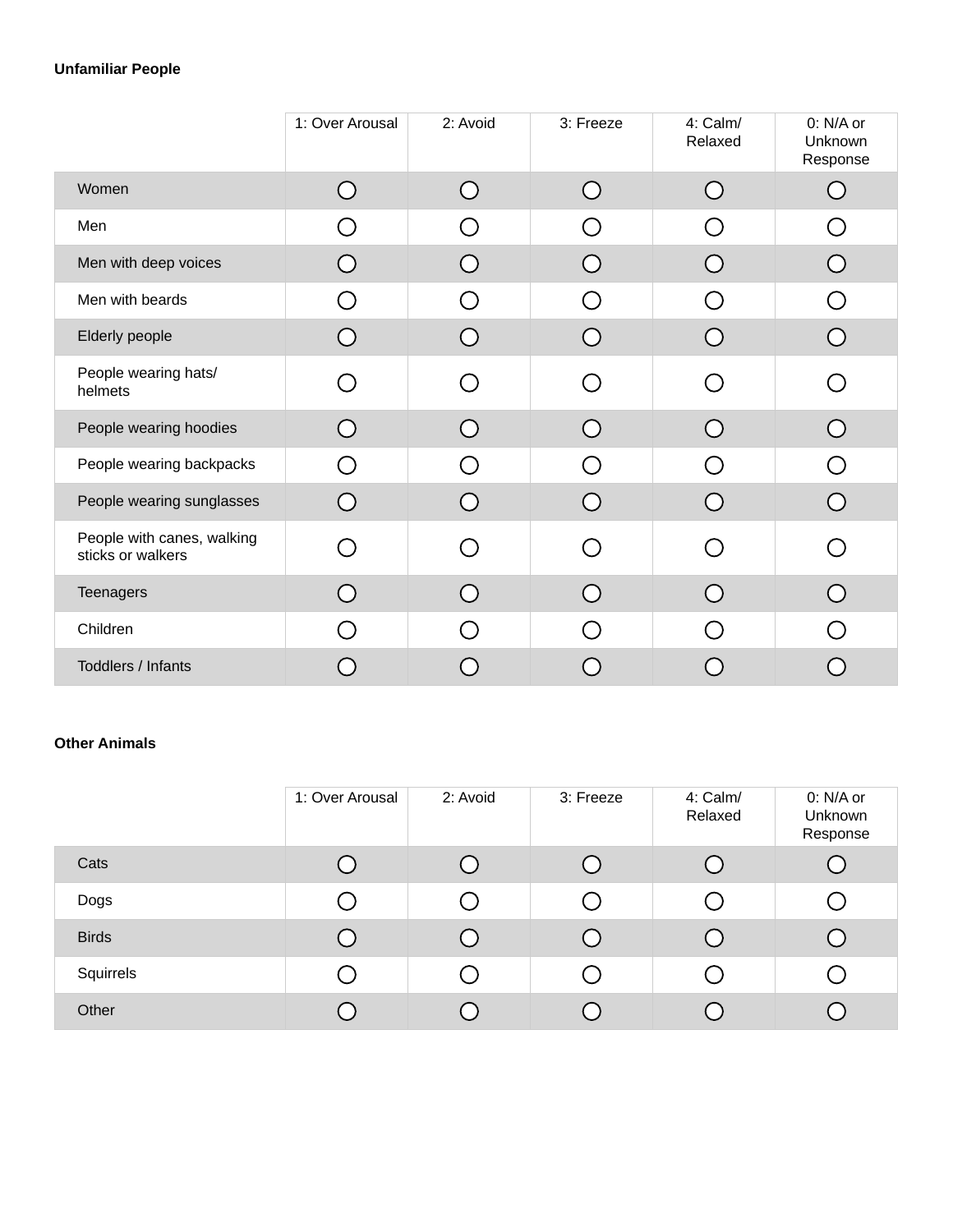#### **New Surfaces**

|                                                  | 1: Over Arousal | 2: Avoid      | 3: Freeze | 4: Calm/<br>Relaxed | 0: N/A or<br><b>Unknown</b><br>Response |
|--------------------------------------------------|-----------------|---------------|-----------|---------------------|-----------------------------------------|
| Concrete                                         |                 | $\subset$     |           | ( )                 |                                         |
| Slippery floors (hardwood,<br>linoleum, marble)  |                 | ◯             |           |                     |                                         |
| Metal surfaces (manhole<br>covers, scales, etc.) |                 |               |           |                     |                                         |
| <b>Stairs</b>                                    |                 | ◯             |           |                     |                                         |
| Wet grass                                        |                 | $\mathcal{L}$ |           |                     |                                         |
| Mud                                              |                 | ∩             |           |                     |                                         |
| Ice, frost, snow                                 |                 |               |           |                     |                                         |

#### **Sounds**

|                        | 1: Over Arousal | 2: Avoid                                    | 3: Freeze | 4: Calm/<br>Relaxed | 0: N/A or<br>Unknown<br>Response |
|------------------------|-----------------|---------------------------------------------|-----------|---------------------|----------------------------------|
| Traffic                |                 | $\cap$                                      |           |                     |                                  |
| Fireworks              |                 | ( )                                         |           |                     |                                  |
| Alarms                 |                 | ( `                                         |           |                     |                                  |
| Dogs barking           |                 | $\left(\begin{array}{c} \end{array}\right)$ |           |                     |                                  |
| Doorbell               |                 | ( `                                         |           |                     |                                  |
| Thunder                |                 | $\left(\begin{array}{c} \end{array}\right)$ |           |                     |                                  |
| Construction equipment |                 | Г.                                          |           |                     |                                  |
| Vacuum cleaner         |                 | $\bigcap$                                   |           |                     |                                  |
| <b>Sirens</b>          |                 |                                             |           |                     |                                  |